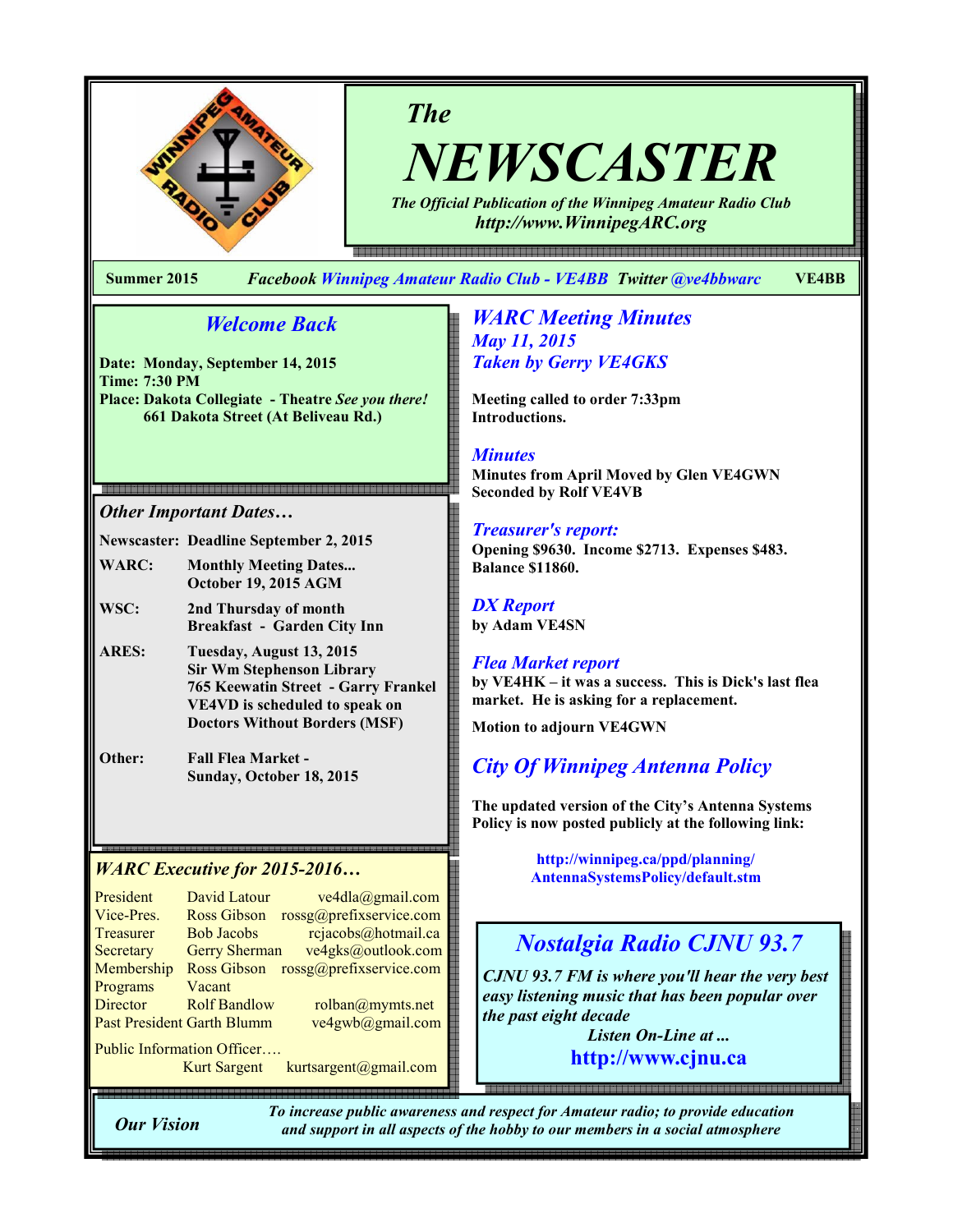

info@mb-repeater-society.ca http://www.mb-repeater-society.ca/ http://www.facebook.com/ManitobaRepeaterSociety

# Fall Flea Market By Dick VE4HK

The WARC Fall Flea Market is scheduled for Heritage Victoria Community Center, Sunday, October 18, 2015.

Do you have too much stuff cluttering up your hamshack, garage, storage locker, back yard etc.? Has your spouse threatened to exile you to the garden shed for a month in January, unless you clean up the mess?

If you answered yes to any of these questions, better contact Ruth VE4XYL, right away, and book a table or two for the Flea Market.

She can be reached at ve4se@mts.net, or 204-837-6915.

#### Tables are only \$5.00 each for WARC members, and \$10.00 each for non members.

Please remember, I am retiring as Flea Market Coordinator after the Fall Flea Market. I am looking for a responsible person to mentor, and take over as Coordinator. I have a complete critical path, showing the Coordinators responsibilities.

2 If no one takes over, the October Flea Market will be the last for the club. It is important to remember that the Spring and Fall Flea Markets are a very important source of revenue for WARC. It may be necessary to raise annual dues, without these Flea Markets to defray our costs.

Please contact me if you are interested in taking over as Flea Market Coordinator. I can be reached at ve4hk@rac.ca or 204-256-3143. I am usually on VE4WPG repeater 147.390 MHz

Dick Maguire VE4HK Flea Market Coordinator

## RAC Foundation Grant By Rob Striemer VE4SHS

The amateur radio team at Shaftesbury High School received a Radio Amateurs of Canada (RAC) Foundation grant.

The presentation of the cheque was made by RAC president Geoff Bawden (VE4BAW) to three grade 11 students, Dylan Fijal (VA4DFJ) and brothers Diljot (VE4DSG) and Navjot Garcha (VE4NSG) in the Shaftesbury ARISS Telebridge Station (VE4ISS) during Field Day 2015.

The grant will be used to upgrade a 2 metre satellite tracking antenna system. RAC raises the money from donors, provides them with tax-deductible receipts, and then disburses the grants. The Shaftesbury team would like to thank the donor(s) for their generous support of educational amateur radio programs.



For more information on RAC Foundation Grants visit http://wp.rac.ca/rac-foundation-faq/

For the latest news on the amateur radio programs at Shaftesbury High School, visit

http://shsballoonproject.pbworks.com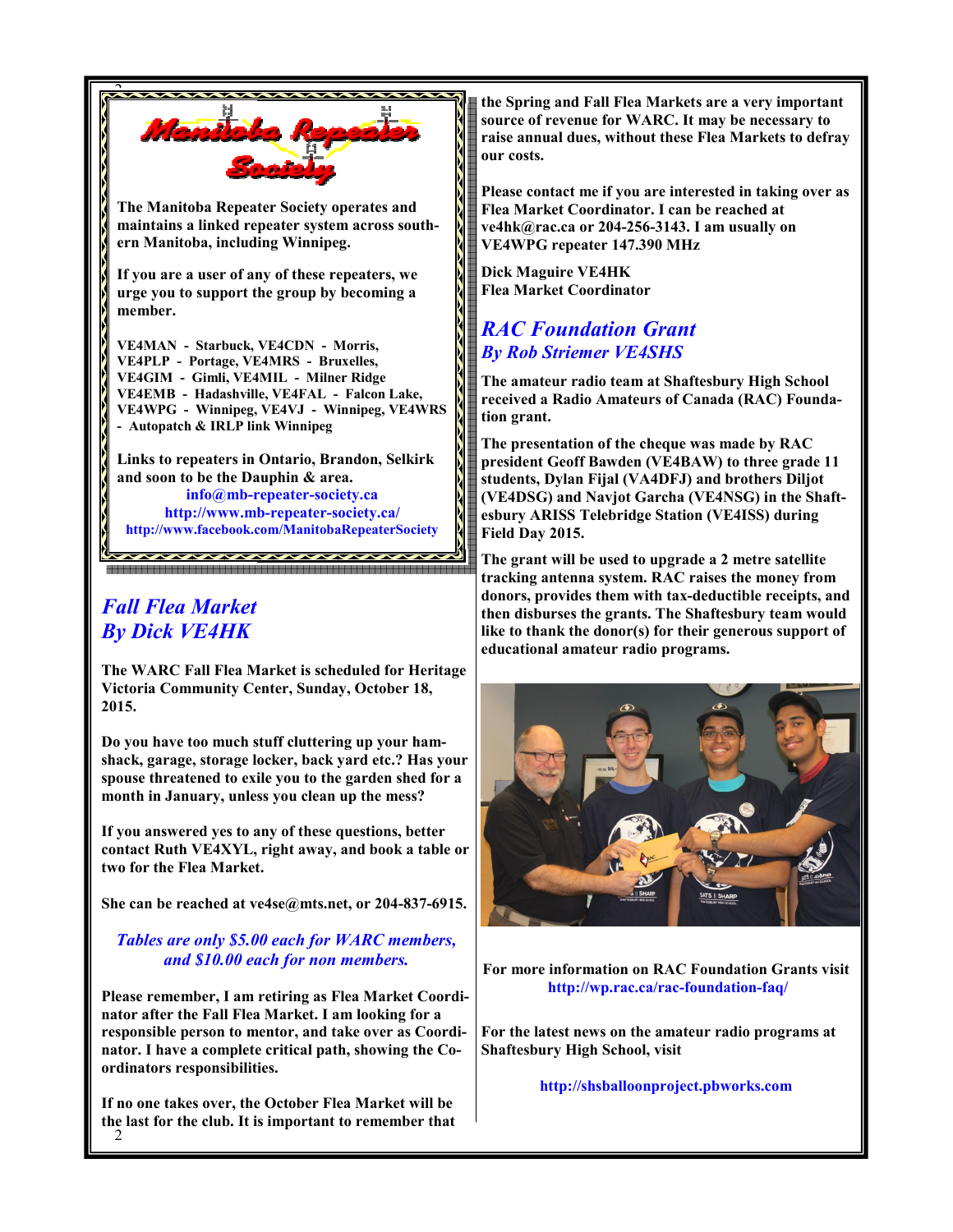#### 3 WARC's Basic Short Course Development - 1 By David Rosner VE4DAR

How did WARC end up with such a successful Basic Short Course (BSC)? Having led the developmental process, here's my view on what happened: first, the history; next time, the educational components.

We began by copying Basic Courses organized by the late Sandy VE4SZ at the Seniors. After that 72-hour course (12 weeks of three-hour classes 2x per week) based on RAC's Study Guide, we tried mimicking Alberta's weekend course. Eventually, we got to our current Basic Short Course of 5 consecutive Saturday classes. Let's examine some recent history of ham education in the Winnipeg area to extract relevant factors.

Courses run by the Winnipeg Senior Citizen Radio Club ("The Seniors") in the 80's and 90's seem to base some of their success on these factors:

1. Many students had military experience so they came to the course knowing radio procedures, the phonetic alphabet, and how to use radios. Some, especially farmers, knew how to assemble and repair equipment. Others were trained in electronics.

2. Each course had a Chief Instructor, who kept things well organized; gave students course materials and a full set of all possible exam questions at the first class; and coordinated instruction done by several experienced hams.

3. The course ran about 72 hours, providing students sufficient time to understand the content and rehearse for the Basic exam.

That system graduated many students. However, as a professional educator taking courses there, I was concerned seeing some instructors "teach" by reading aloud, line by line, from overheads copied from the textbook. I determined my instructors would be handpicked and be given a course on how to teach. (As we all know, just because a person can do something well, doesn't mean he can teach it well.)

Courses run privately by electrical engineer, Rick Lord VE4OV, also were successful.

Having observed Rick's teaching many times, I know Rick to be an outstanding instructor. He brings obvious knowledge and years of ham experience to students in a dynamic way. As the only instructor in his courses, he was able to provide continuity from class to class and get to know his students, something current courses lack.

WARC's first few 72-hour Basic Courses at the Seniors had marginal success. We were targeting youth including Air Cadets. Although the Seniors supported our work and provided some students, their classroom limited our classes to 18 students. Digital projector, Internet connection in the classroom, and other teaching aids weren't readily available. Dropouts were considerable, partly due to course lengths.

Moving WARC's courses to Red River College (RRC) brought several advantages. We got an air conditioned, well-lit, large classroom equipped with digital projector and Internet connection. RRC advertized and administered the courses for us. However, they charged \$150 for the course and required a minimum number of registrants. After several successful courses, we had to cancel some courses due to insufficient enrollments. Mostly the high course fees prompted our return to the Seniors.

After several 72-hour courses at the Seniors, we tried mimicking Alberta's weekend course, but spread it over several weeks. Alberta's booklet contained several errors in fact. Also, students complained that the bare bones booklet didn't have enough information and made learning difficult. That's when we created WARC's Basic Short Course based on RAC's Study Guide. Each course has a Chief Instructor.

Several Basic Short Courses have been held at Shaftesbury High School (SHS). SHS has modern classrooms. SHS's programs of balloon-launched satellites and a Telebridge Station require involved students to get their ham ticket. Many of them enrolled in our Basic Short Courses. However, much of their success is due to the encouragement and extra tutoring provided by their science teachers, Rob Streimer VE4SHS and Adrian Deakin VA4AMD, since recruited into our instructional cadre.

WARC has worked hard to build a cadre of instructors. All are hams; some are "old timers" and some are recent grads from our courses. Initially, we held orientation sessions for all instructors prior to each course. We discussed course "theory"; house rules; teaching assignments; and finalized the course schedule including alternates. Later, we began to rotate instructors and alternates from course to course, and integrate new instructors. These 20+ volunteers create our magic.

Next time, we will examine the educational components needed for success.

Registrations are open for BSC 10 ...

http://winnipegarc.org/basic\_course.html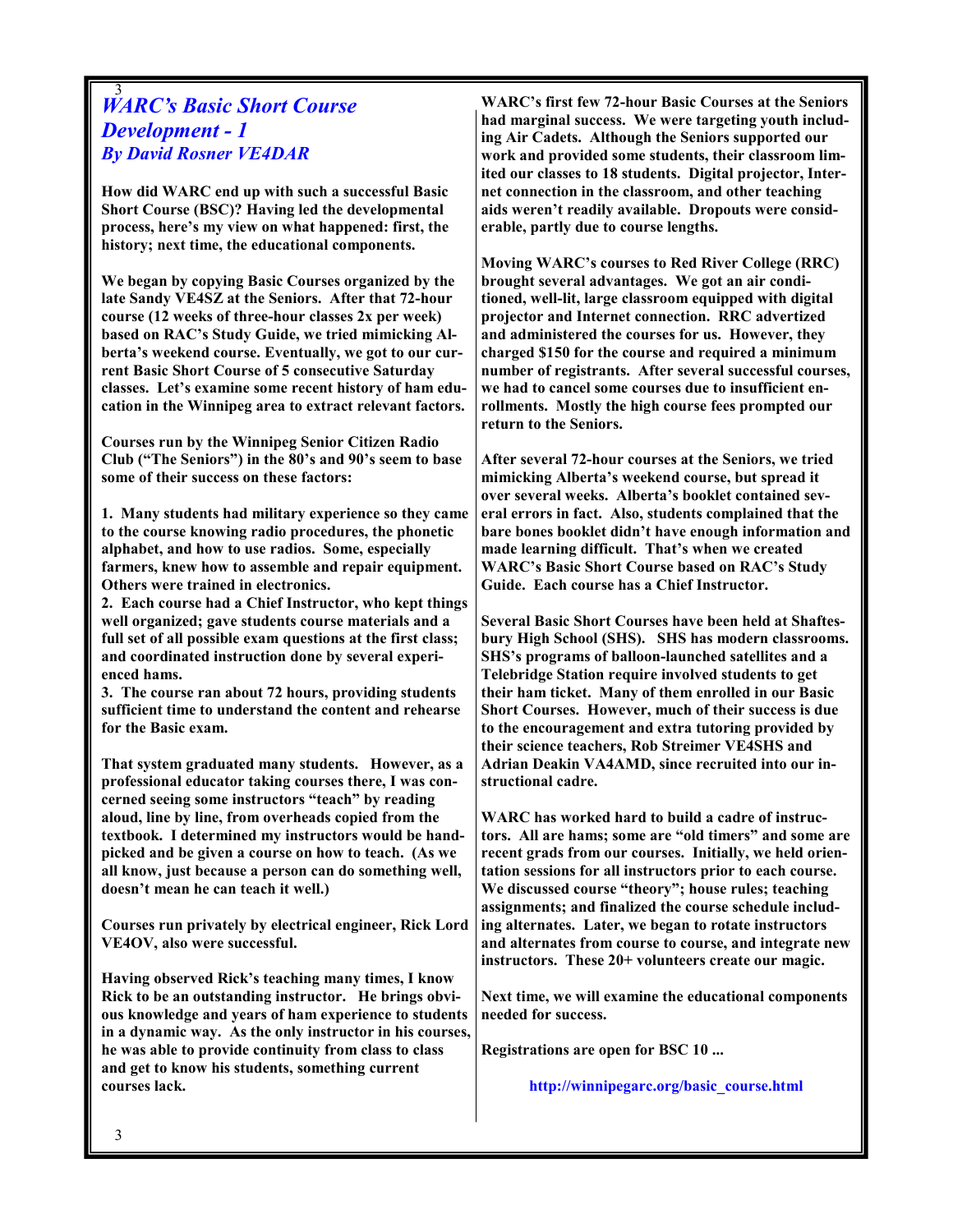#### 4 Winnipeg ARES Jeff Dovyak VE4MBQ ve4mbq@rac.ca

Twenty-seven (27) Winnipeg ARES members and affiliates provided volunteer Amateur Radio communications for the RCAF Run SUN 31 MAY. Thanks to Craig VE4CDM for Coordinating the ARES component. Thanks to:

 VA4s DFJ, JCH, RWT, VMM, IAM, AJG VE4s HQ, MWH, SIG, MMW, JDH, DLA, BOY, TSY, HK, MMG, SE, DJS, GKS, KAZ, JFK, TTH, JAH, CHT, GWN, TRO and CDM.

Eighty-seven (87) Amateur Radio Operators from at least five Amateur Radio organizations came together to provide an excellent public service communications product during the Manitoba Marathon 21 JUN. As usual the support of Manitoba Repeater Society is key to having a reliable race day communications infrastructure. See next month's newsletter for more information

Our 30 JUN General Meeting was debrief sessions for both RCAF Run and Manitoba Marathon.



30 JUN Debrief Participants Photo Credit Garry Frankel VE4VD

At press time we are just past the halfway point in our Summer Severe Weather Season. ARES members who volunteer as CANWARN Net Controllers have run at least six (6) Severe Weather Nets at VE4WWO. A reminder that these folks are on-call 0930-1730h or 1730- 2130h in one week blocks. Thanks to Brad VE4WTZ for donating an LDG IT-100 Automatic Antenna Tuner for use with the IC-718 at VE4WWO (good to get Kent's Versa-Tuner replaced before someone wrecked it). The season summary will be published in the OCT newsletter.

4 Our next General Meeting is TUE 18 AUG 1900h Sir

Wm Stephenson Library 765 Keewatin St. Garry Frankel VE4VD is scheduled to speak on Doctors Without Borders (MSF).

About a dozen or so ARES members will be providing volunteer communications for the Parkinson Super-Walk SAT 12 SEP. We need approximately thirty Amateurs for the Santa Claus/Grey Cup Parade SAT 28 NOV, so far we have sixteen (VA4s AJG, RWT and VE4s DWG, GIS, HK, MMW, KAZ, JFK, JAH, TRO, JDH, VD, MWH, HAZ, GWN, MBQ). To volunteer for Santa Claus Parade please contact ve4mbq@rac.ca

# Winnipeg Digital Repeater Group Inc. By Mark Blumm VE4MAB

The Winnipeg Digital Repeater Group Inc. held it's 5th Annual General meeting on July 29, 2015, and formalized the merging of the HSMM project into our group for the benefit of both.

Thanks to the HSMM project and Les Bester VA4LES of LES.NET, who was in attendance, for donating a direct internet connection right on the roof that the HSMM project is now sharing with us.

Our membership structure for the 2015 - 2016 membership year have been changed to include an additional \$ 10 charge for members who are not members of RAC. This is to offset the additional costs of our insurance for members who are not RAC members.

The second change to the membership application is a selection of your interest. That is to say simply check on the application (Or drop down menu on-line) which project you wish your membership to support - D-star, the HSMM project or Both. This will help us direct funds to the projects that are of interest to you.

You can Join/Renew the Winnipeg Digital Repeater Group on-line at ...

#### http://www.ve4wdr.org/membership.html

The current executives were re-elected for 2015-15 ...

Mark Blumm VE4MAB - President, Dennis Hurt VE4XE as Secretary, Garth Blumm VE4GWB - Treasurer,

Joining the executive are Derek Hay VE4HAY - Vice-President Dan Keiser VE4DRK - Membership chair

Catch you on D-Star or Amateur WiFi !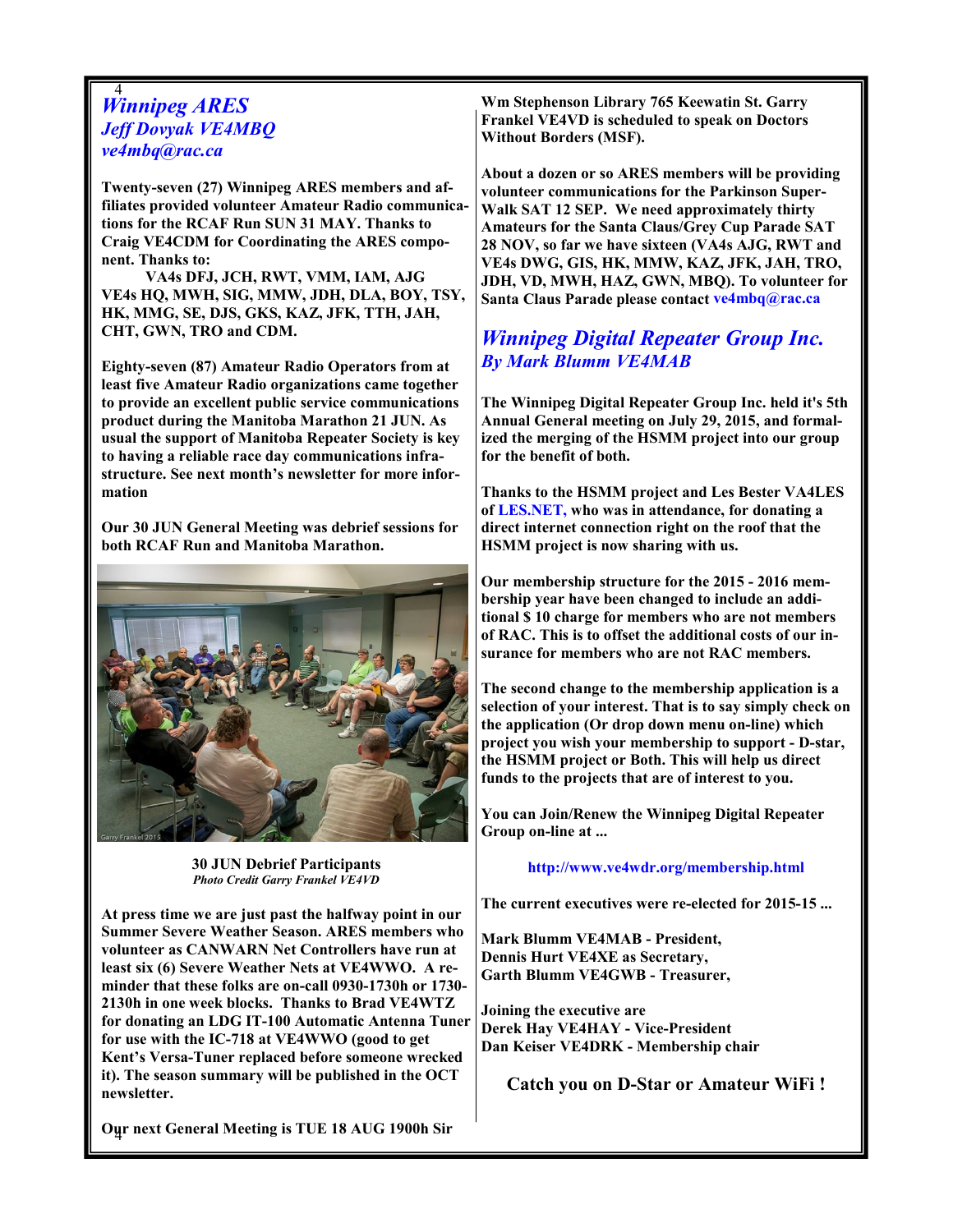#### 5 Radio Boys See the Sights CONTEST TRAVELS OF VE4EA and K3KU By Art Boyars K3KU/VE4VTR, with Cary Rubenfeld VE4EA

Note: A shorter version of this article was published as "Highly Motivated Tourists" in the Potomac Valley Radio Club Newsletter for July 2015, available at www.pvrc.org, on the Reference tab. PVRC is one of the major contest clubs; Art has been a member since 1966.

#### Part 1 – Art Gets to Winnipeg

Cary and I met through ham radio HF contests, one of our favorite aspects of the hobby. We enjoy the chance to say hello to hundreds of old friends over a weekend, or to meet hundreds of new friends. And they are mostly friends. After all, ham radio contesting is unique – to succeed, you have to cooperate with your competition. To make a QSO you have to pass him the ball, and he has to pass it back.

We enjoy the rush of "running" stations – sitting on one frequency, calling CQ, and having the other stations compete to contact you. Running is a great way to make lots of QSOs and push up your score. We enjoy the challenge of searching for "multipliers" – stations in rare geographic areas, peculiar to each contest. Every additional multiplier that you contact can give a big increase in your score. We enjoy the real-time strategy decisions – what band to use, when to call CQ, when to search for CQers, when to focus on finding multipliers.

My own favorite contest is the ARRL Sweepstakes, particularly on CW – "SS CW." You need to make QSOs with stations in Canada and the USA and their territories. Unlike a DX contest, where each country is a multiplier and you never get them all, in SS the multipliers are the 83 ARRL and RAC administrative Sections. I've had a lot of fun and some modest success in SS CW with my small station at home in Maryland, 100W and a 200-foot dipole. In SS I can "run" some, but if you want to really run, you have to be loud or be in a rare Section that everyone else needs. Being in Maryland doesn't help. Like many contesters – or DXers -- I always dreamed of operating from a rare location.

find a place to stay and a place to operate SS CW in For a few years Manitoba had been rare in SS CW. I had a fascination with Manitoba even way back to the mid-1960's. Around 2010 I began thinking about asking one of the then few VE4s active in the contest about making an expedition. Then, around the end of 2012 a new enthusiastic Manitoban contester showed up: VE4EA. After working him in three different contests over a few months, I looked him up and wrote a letter explaining my situation and asking if he could help me

Winnipeg. He quickly replied, "Come stay with us; we'll operate my station."

So, in November 2013 I visited Cary to operate SS CW. We bonded, sharing some strong cultural interests outside ham radio. I got to meet some of the other Winnipeg contesters: Ed VE4VT, Kelly VE4XT, and Ed VE4YU; more new friends. Cary's station was in its temporary set-up on a card table in his living room. To get ready for the contest we still had to put up his trap dipole. There were some adventures with that dipole, but we managed to get everything working in time. In the contest, with Kelly dropping in to help operate, we did pretty well in the new-for-2013 Multi-operator Low Power Class – First Place in Canada, and fourth overall, well behind the top three, but those three have some big antennas.

Cary and I had such a great time that it was just natural for me to return for the 2014 RAC Canada Day Contest. Cary's friends Jack W6NF/VE4SNA and Shelly K7MKL would be up from Reno visiting their daughter. They and Cary would be operating Field Day with WARC, and they would stick around for the 24-hour Canada Day contest, which started Monday evening. Cary hoped we could break the record for Multi-Operator, Single-Transmitter, Low-Power.

I arrived Sunday mid-day as the WARC Field Day was being taken down. I'd been up way early for my flight, but everybody looked more tired than I did. With a big push we got Cary's station reassembled, now in its permanent location in an unused bedroom. We also tried setting up Jack's transceiver as a "multiplier station" (allows you to interrupt your running to work new multipliers on other bands), and we put up another wire antenna for 40 meters. The contest was, again, a blast – Happy Canada Day! We finished second in our class, about 11% behind the winner who used the VA3RAC call. They smashed the old record.

We out-pointed them by almost 15% in QSOs, but they had and amazing 83 multipliers to our (pretty good) 65. I think they had really big antennas.

Adam VE4SN checking Art's answer sheet



Watch for Part 2 in the September Issue!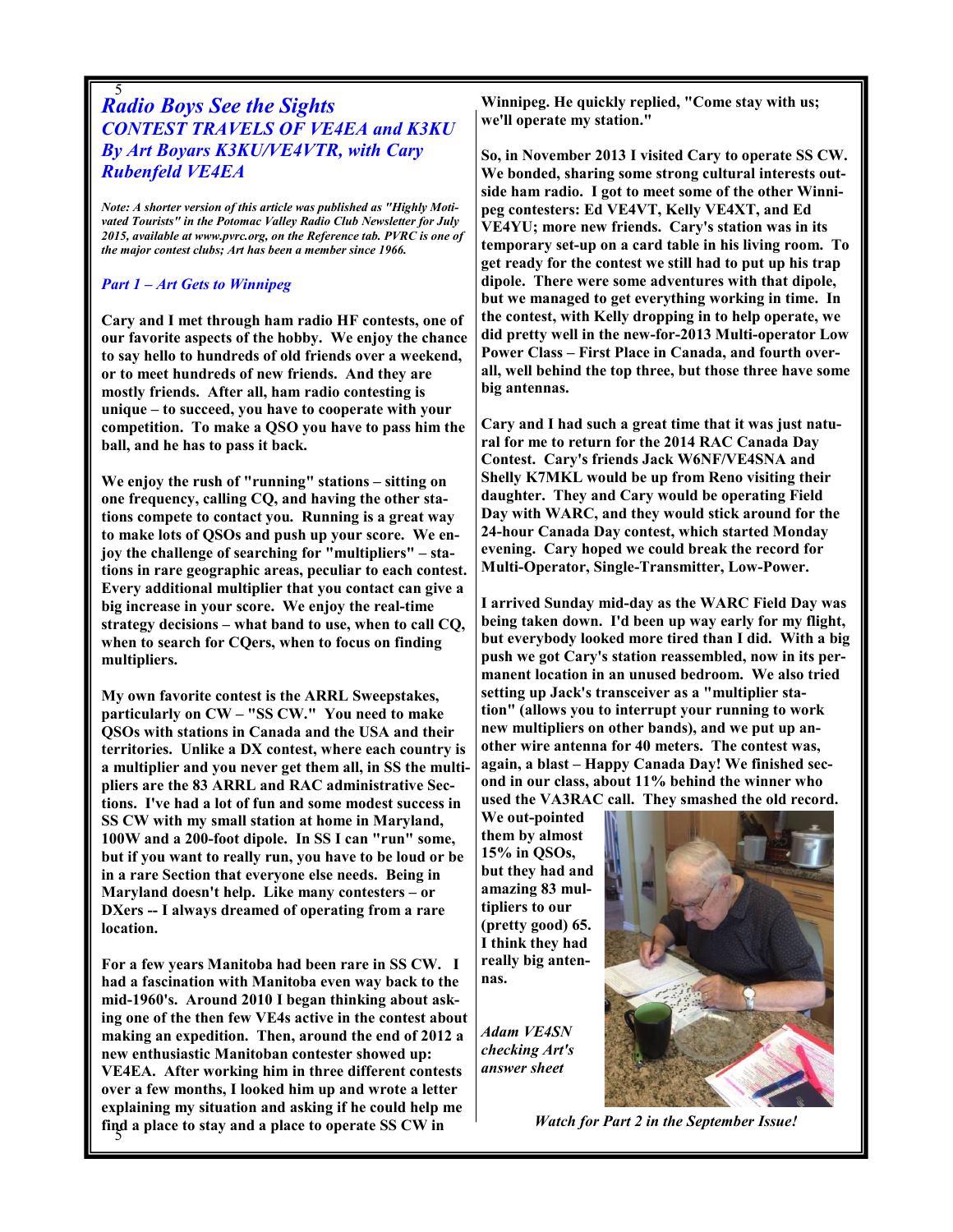#### 6 Updated RAC 0–30 MHz Band Plan Released

The RAC Band Planning Committee has released an updated band plan for all LF and HF (0-30 MHz) amateur allocations. This includes the new LF bands at 2200m and 600m, the 60m USB channels, and changes to reflect current best practice on other bands.

The updated band plan represents the RAC Band Planning Committee's year-long review of all LF and HF allocations. It is intended to be a quick reference guide summarizing all bands on a single page. Special thanks go to Vince d'Eon, VE6LK, for designing the graphic and enduring many revisions.

The RAC 0 - 30 MHz Band Plan is available for viewing on the RAC web site: http://wp.rac.ca/rac-0-30 mhz-band-plan/ or by navigating through the "How to Start?" tab on the RAC home page. A downloadable PDF file is available by clicking the image.

Comments and suggestions are welcome. Please use the comment form http://wp.rac.ca/executives/ and select International Affairs Officer. Comments will be acknowledged and forwarded to the full RAC Band Planning Committee for consideration as future updates.

George Gorsline VE3YV

International Affairs Officer

From Your RAC Midwest Director Derek Hay VE4HAY

RAC Facebook Page

Are you a Facebook user? Do you know that RAC is on Facebook as just one of the many avenues we are using to promote Amateur radio in Canada?

Recently we have switched from a Facebook group (community type) to a Facebook page (business type).

The RAC Facebook public page will enable us to avail of future integrations and applications that can tie into our main web site. We are also complying with the Facebook regulations as they apply to a business operating Facebook pages.

If you were/are a member of our Facebook group, we ask you to join our Facebook page at

#### https://www.facebook.com/radioamateurscdn

6 Facebook public group. In a few days we will be shutting down the RAC



# RAC Member Coverage:

Members of RAC, who are also a member of an insured Affiliated Club i.e. a Club that is participating in the RAC Club Liability Insurance Program, are eligible to obtain liability coverage for your personal Amateur Radio activities, at no extra cost. This program provides the same limits of coverage as the Affiliated Club insurance for your personal station and activities i.e. a home station, mobile and portable operation.

1. To be eligible for personal liability coverage, you MUST be BOTH a current RAC member AND a member of an insured RAC Affiliated Club.

2. RAC members who are NOT also members of an insured Affiliated Club are NOT eligible for coverage.

3. Liability coverage is offered at no extra cost to qualifying members, as a benefit of membership.

4. Please refer to the Policy Summary for details of coverage.

5. You must be a paid up member of both RAC and a RAC insured Affiliated Club to maintain coverage.

If you have any questions or require further assistance please contact the RAC Insurance Program Administrator at: ve3ext@primus.ca

Amateur Radios, Antennas, and more are available from your local Winnipeg ICOM Dealer…

Micro-HighTech Communications Ltd. 197 Leila Avenue, Winnipeg, MB (204)-783-1885 Contact George Hill, VE4GDH

> Visit their web site.. http://www.microhightech.ca/